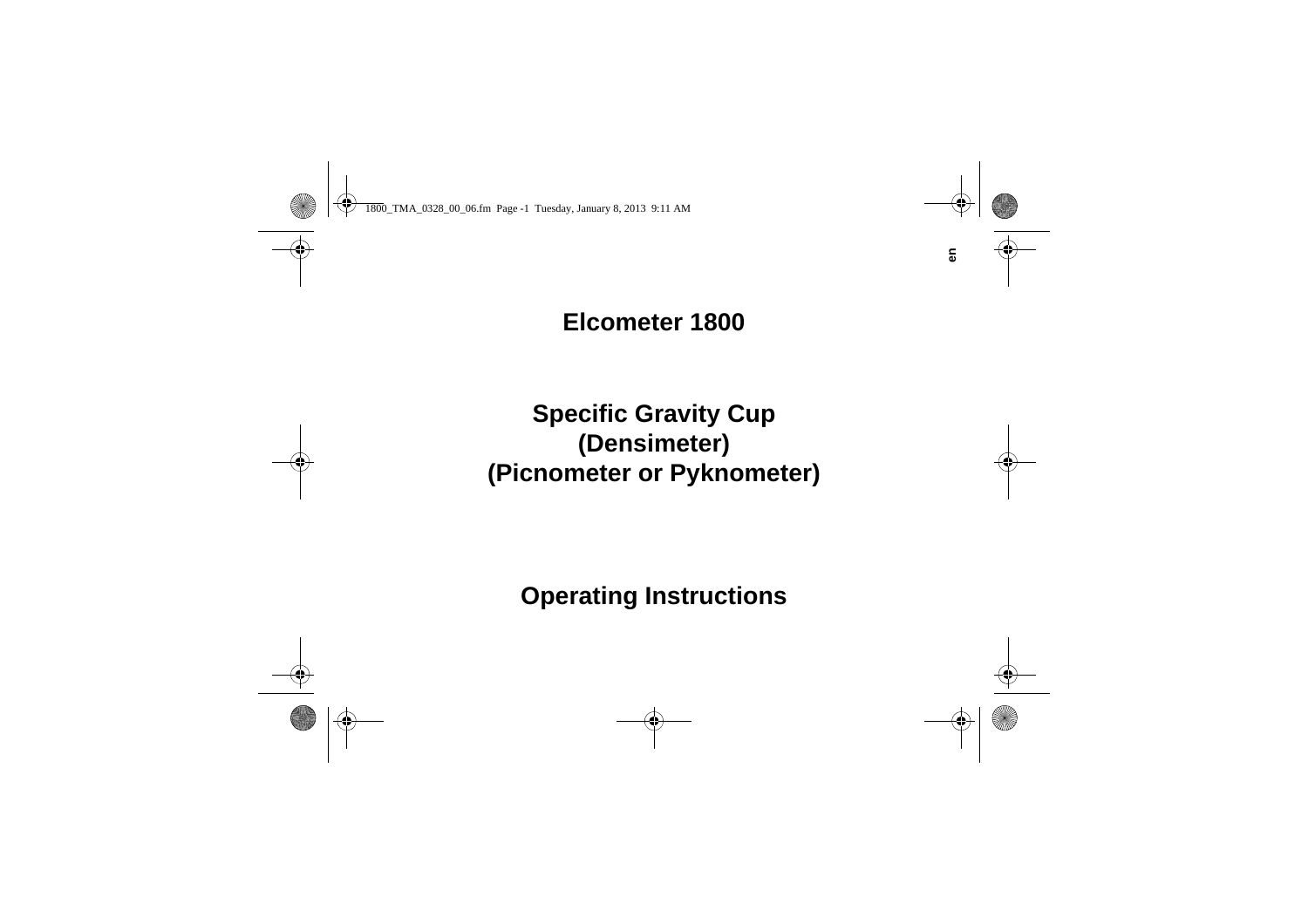elcometen® is a registered trademark of Elcometer Limited All other trademarks acknowledged.

© Copyright Elcometer Limited. 2005 - 2013.

All rights reserved. No part of this Document may be reproduced, transmitted, transcribed, stored (in a retrieval system or otherwise) or translated into any language, in any form or by any means (electronic, mechanical, magnetic, optical, manual or otherwise) without the prior written permission of Elcometer Limited.

A copy of this Instruction Manual is available for download on our Website via [www.elcometer.com.](http://www.elcometer.com/downloads)

*Doc.No. TMA-0328 Issue 06Text with Cover No: 19491*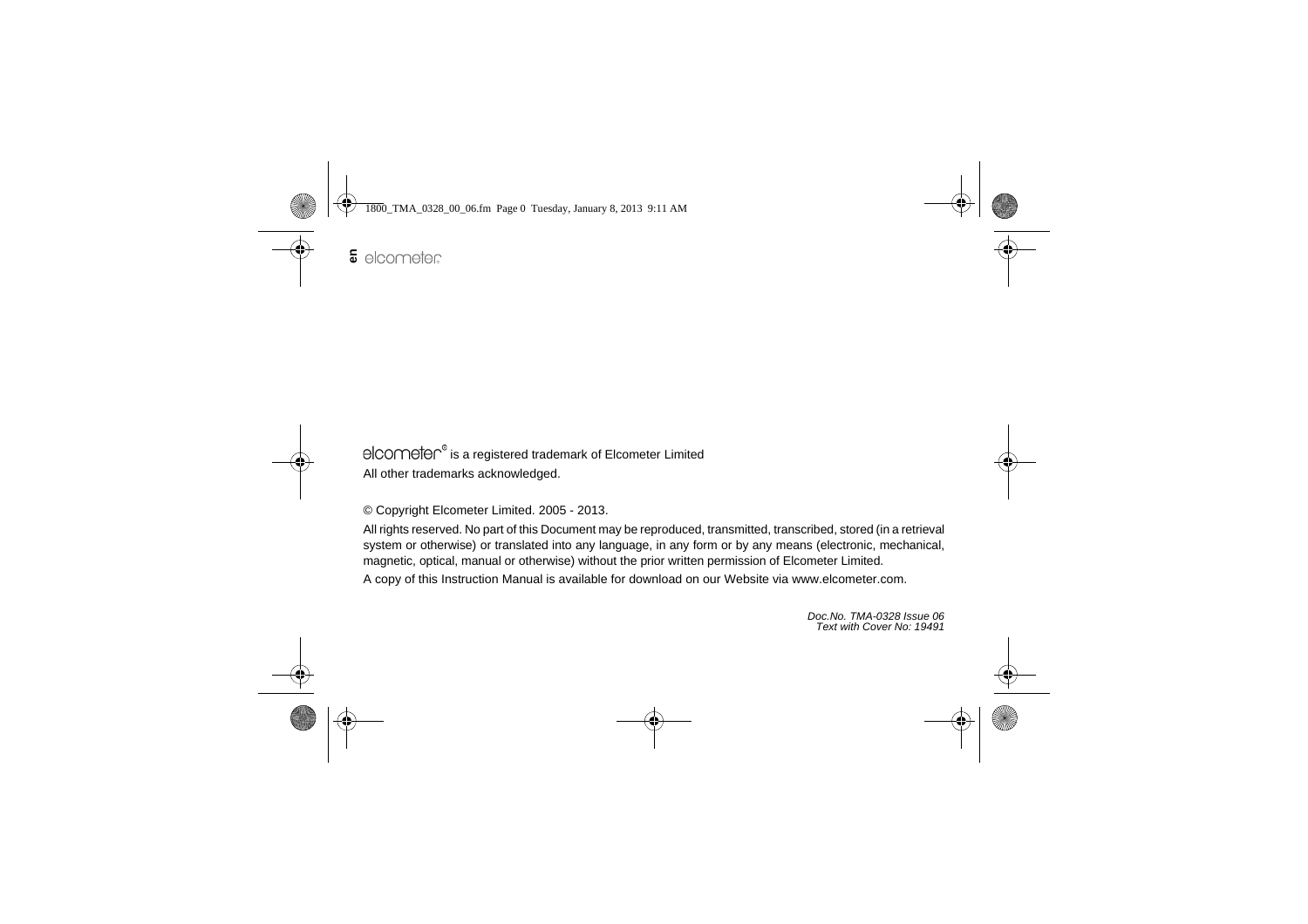# **CONTENTS**

| <b>Section</b><br>Page |  |  |  |  |
|------------------------|--|--|--|--|
|                        |  |  |  |  |
|                        |  |  |  |  |
|                        |  |  |  |  |
|                        |  |  |  |  |
|                        |  |  |  |  |
|                        |  |  |  |  |
|                        |  |  |  |  |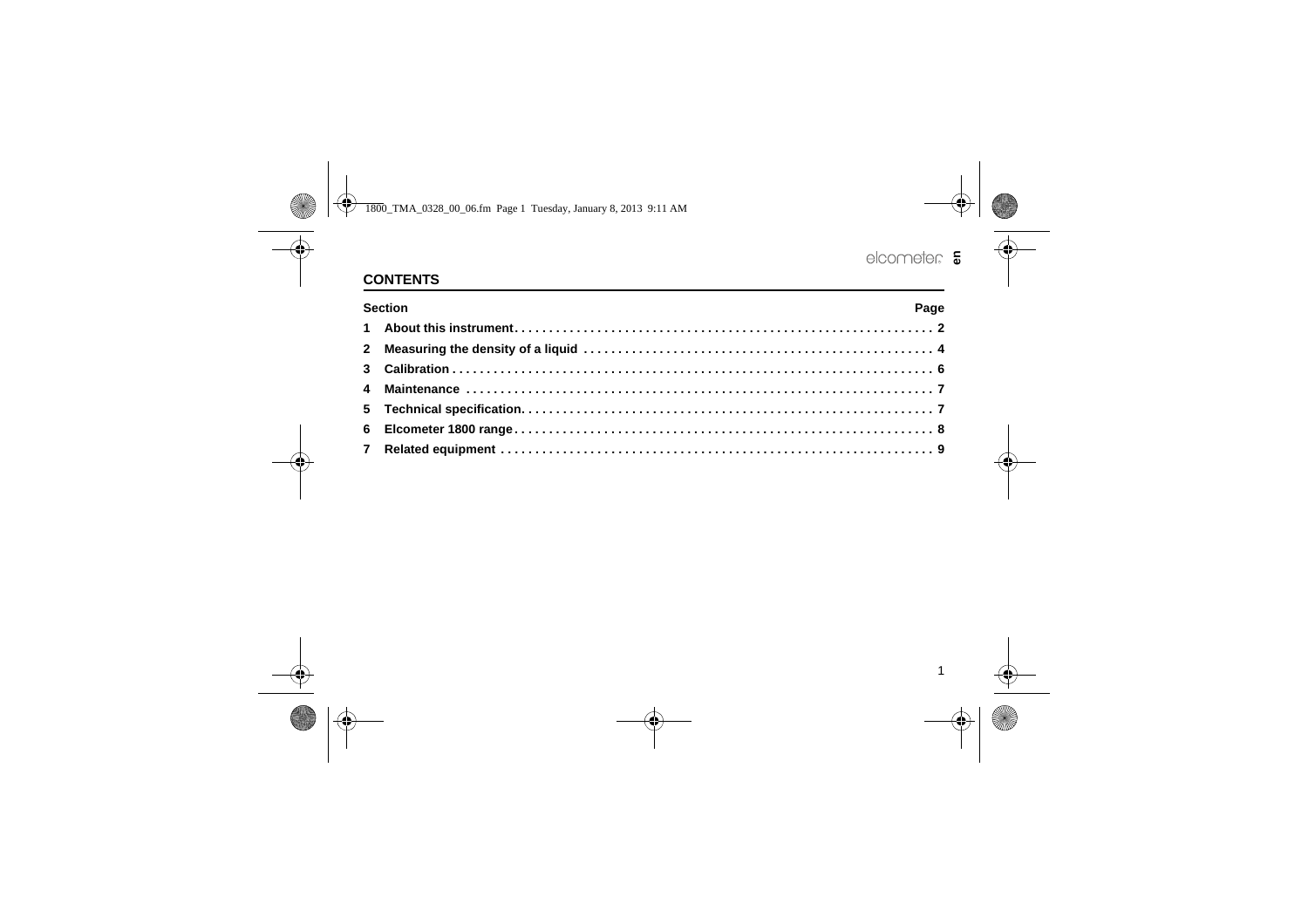#### elcometer **en**

Thank you for your purchase of this Elcometer 1800 Specific Gravity Cup. Welcome to Elcometer.

Elcometer are world leaders in the design, manufacture and supply of inspection equipment for coatings and concrete. Our products cover all aspects of coating inspection, from development through application to post application inspection.

This Elcometer 1800 Specific Gravity Cup is a world beating product. With the purchase of this product you now have access to the worldwide service and support network of Elcometer. For more information visit our website at [www.elcometer.com](http://www.elcometer.com)

## <span id="page-3-0"></span>**1 ABOUT THIS INSTRUMENT**

The Elcometer 1800 Specific Gravity Cup is a simple but effective instrument used to determine the density of paints and similar low or medium viscosity fluids. The instrument is sometimes known as a Densimeter, Picnometer or Pyknometer.

The instrument consists of a cylindrical container and a lid. The lid has a small hole at its centre through which excess air and liquid can escape.

The instrument allows the mass of a known volume of liquid to be measured and its density (or specific gravity) to be calculated.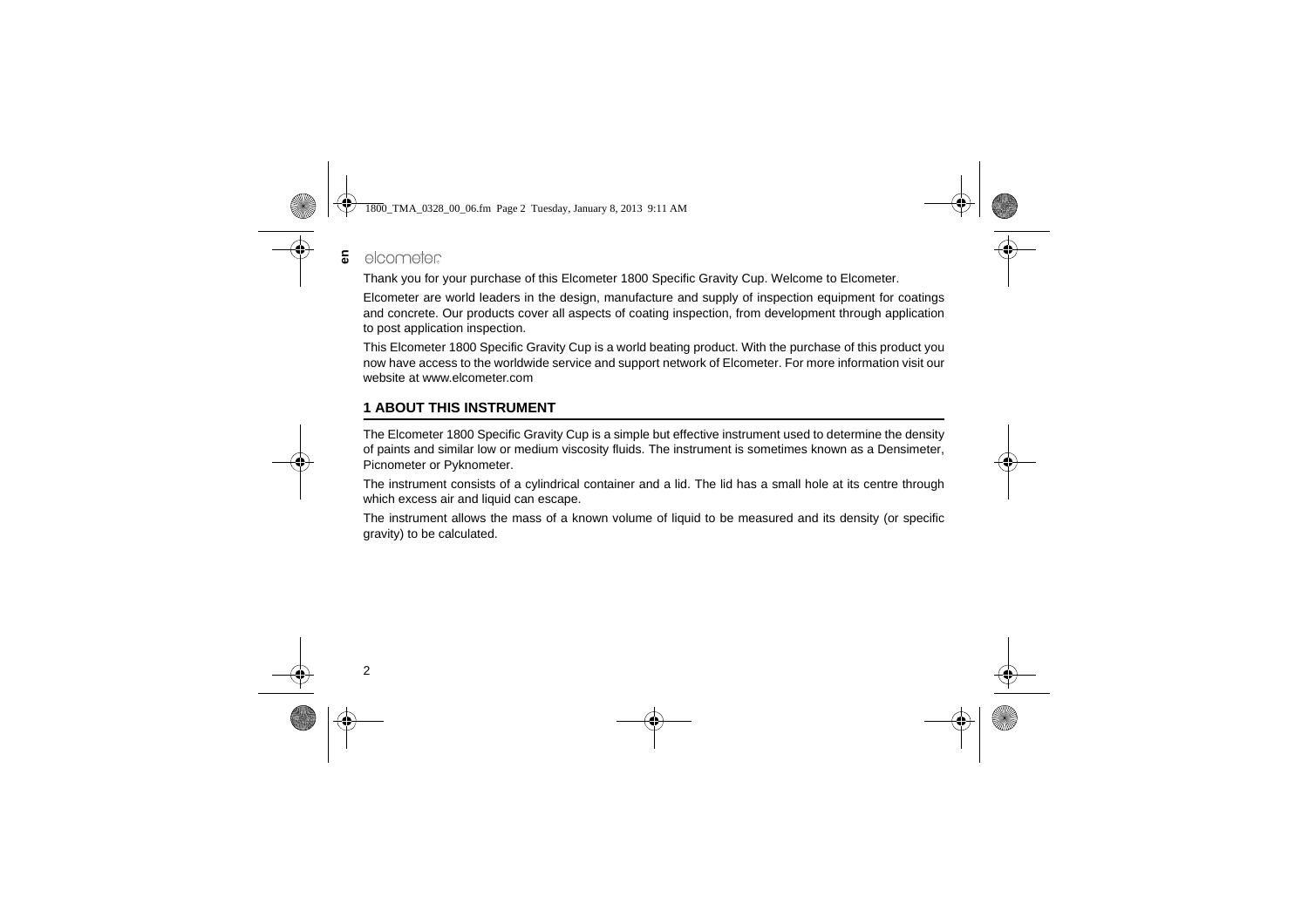## **1.1 FEATURES**

- •Simple to use.
- •Stainless steel construction.
- •Available in 2 sizes

## **1.2 STANDARDS**

Your Elcometer 1800 Specific Gravity Cup can be used in accordance with the following National and International Standards.

ASTM D 1475 supersedes: FTMS 141 4184; ISO 2811-1 supersedes; NF T30-020; NBN T22-110;

DIN 53217-2; ASTM D891-B supersedes: FTMS 141 4183; JIS K 5600-2-4.

### **1.3 WHAT THE BOX CONTAINS**

- •Elcometer 1800 Specific Gravity Cup
- •Storage case
- •Operating instructions

The Elcometer 1800 Specific Gravity Cup is packed in a cardboard and foam package. Please ensure that this packaging is disposed of in an environmentally sensitive manner. Consult your local Environmental Authority for further guidance.

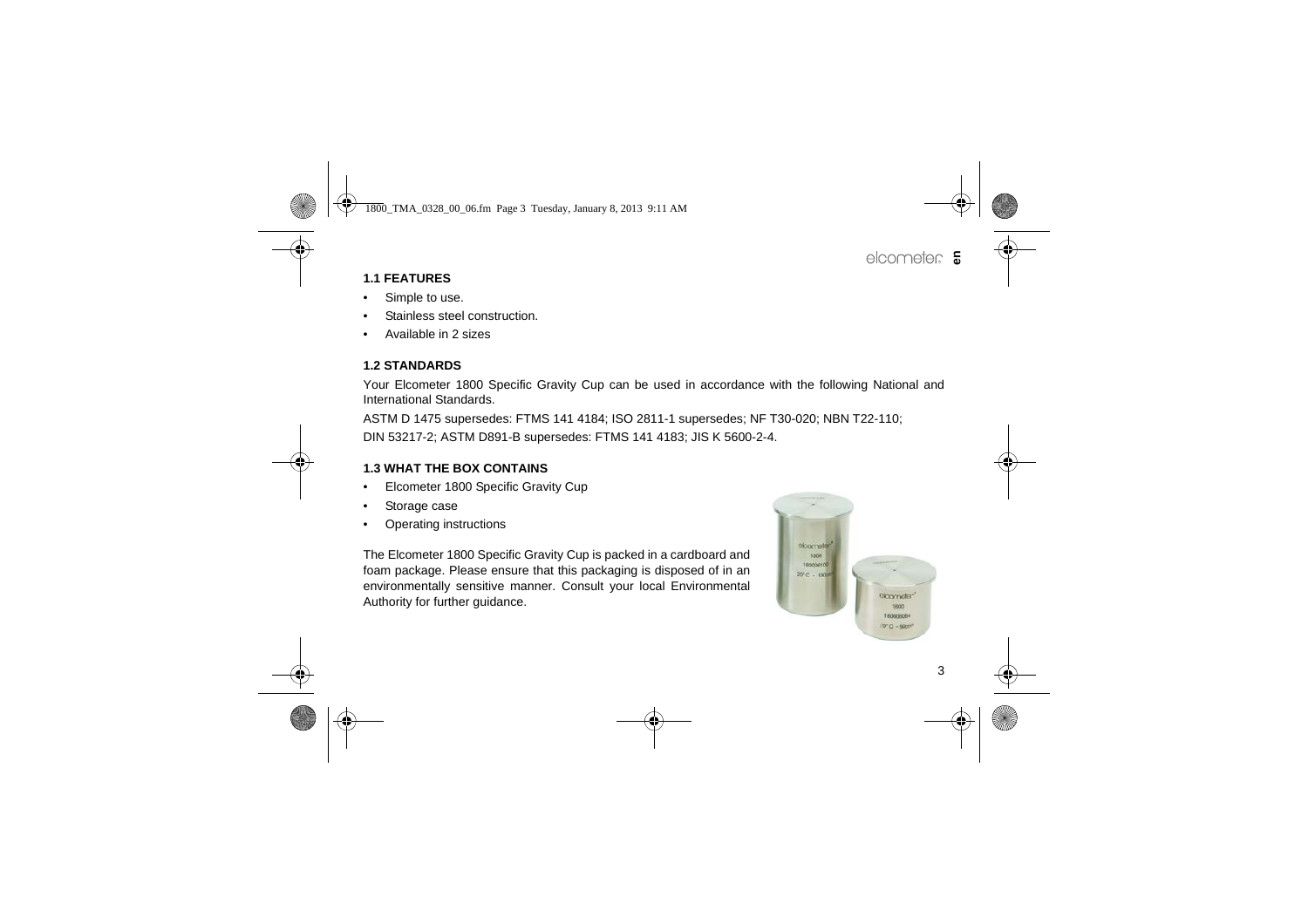# <span id="page-5-0"></span>**2 MEASURING THE DENSITY OF A LIQUID**

Take care to avoid damaging your Elcometer 1800 Specific Gravity Cup. Deformation or other damage to the cup or lid will affect the calibration

## **2.1 BEFORE YOU START**

•Ensure that your Elcometer 1800 Specific Gravity Cup is calibrated<sup>a</sup>, clean and dry.

## **2.2 PROCEDURE**

- 1. Place the cup and the lid on the weighing machine and record the total mass  $(m_1)$ .
- 2. Place the cup on a level surface and fill with the liquid. Stop when the liquid is 1 mm to 2 mm (1/16") from the rim of the cup.



a. A calibrated certificate is available at the time of ordering. Calibration can be checked at any time by measuring the density of distilled water - see '4 Maintenance' on page 7.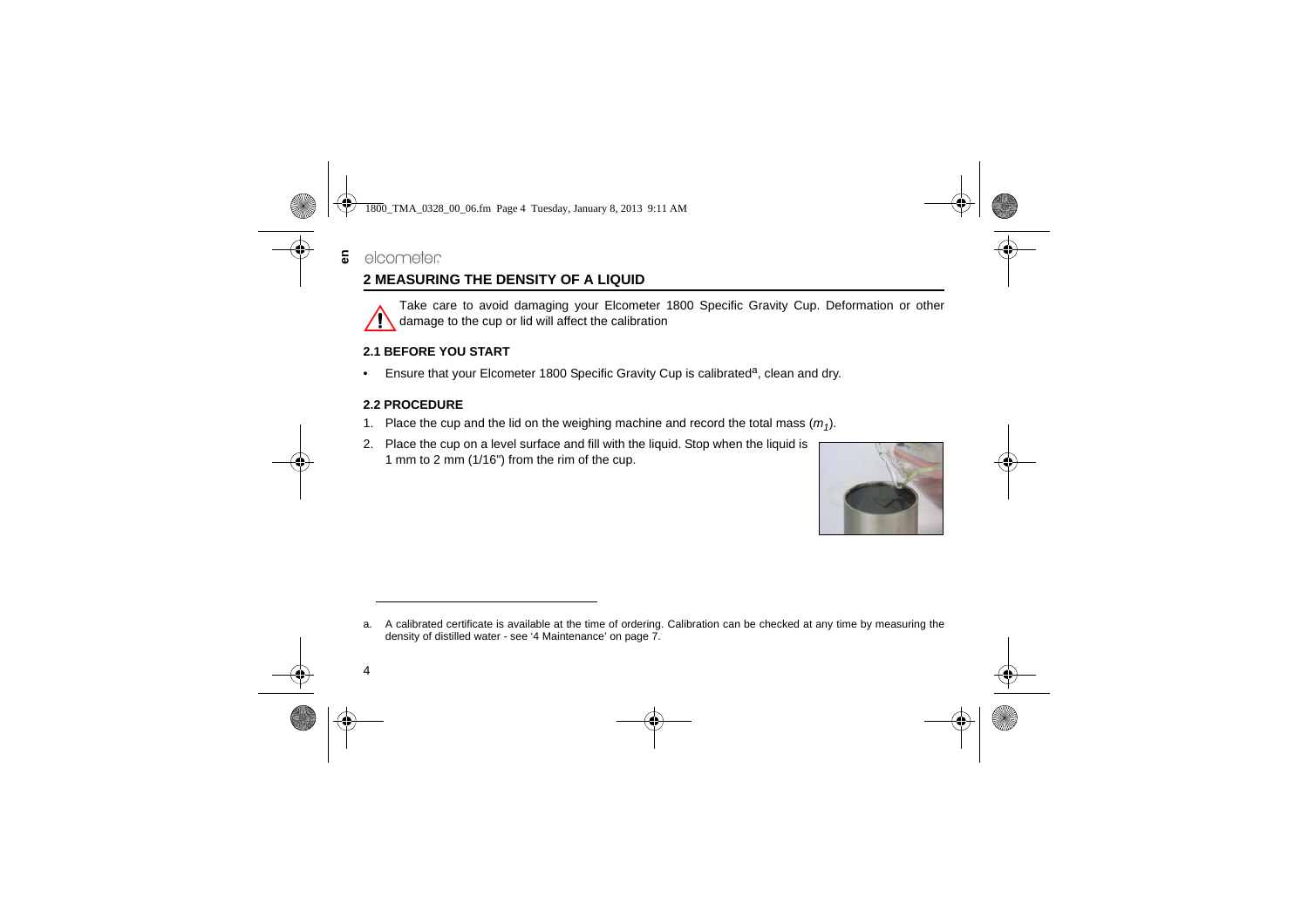### 3. Lower the lid slowly and very gently onto the cup.

- 4. Use a tissue to remove liquid which escapes from the hole in the lid.
- 5. Place the cup in a constant temperature bath ASTM: 25°C; ISO: 23°C for approximately 30 minutes to allow the temperature of the liquid inside to stabilise.
- 6. Use a tissue to remove any additional liquid which has escaped from the hole in the lid. Do not touch the cup with fingers.
- 7. Take the cup out of the bath and dry it, taking care not to spill any liquid.
- 8. Quickly place the cup on the weighing machine and record the total mass of the cup, the lid and the liquid ( *m2*).
- 9. Calculate the density of the liquid using the test method ISO 2811-1

*D= (m<sub>2</sub> - m<sub>1</sub>)/*volume Where  $D$  = Density in mg/cm $^3$ (cc);  $m_1$   $m_2$  = mass in g; volume = cup volume in cm $^3$ (cc) (see section  $\bf 3$ **CALIBRATION** on page 6).

10. Calculate the density of the liquid using the test method ASTM D1475

*D= (m<sub>2</sub> - m<sub>1</sub>)8.3454/volume* 

Where *D =* Density in lb/gal; *m1 m2* = mass in g; volume = cup volume in ml



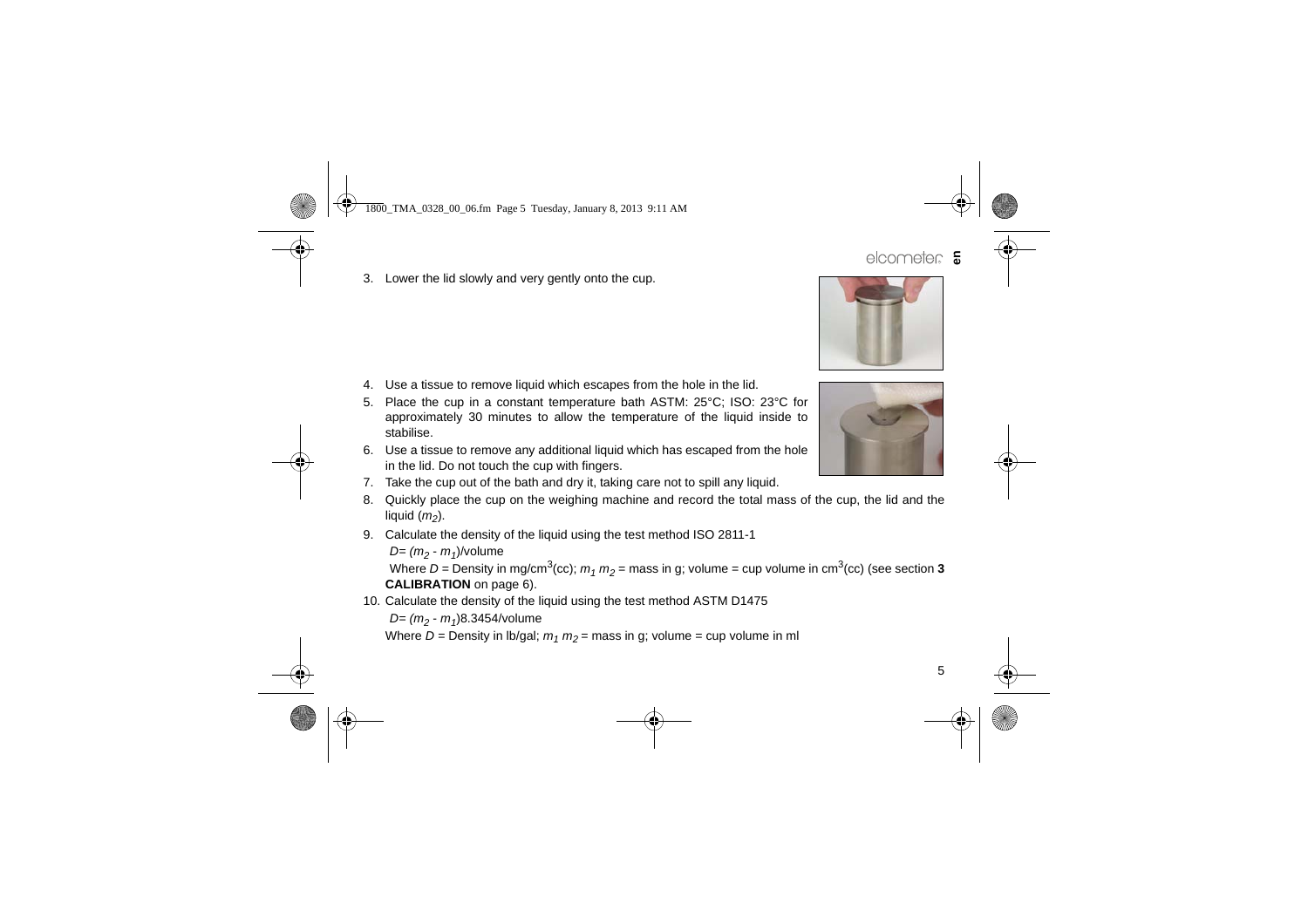#### elcometer **en**

## **2.3 SPECIFIC GRAVITY**

If the specific gravity (relative density) of the liquid is required, divide the density of the liquid obtained in page 5 by the density of distilled water at 23 or 25°C.

## **2.4 AFTER THE TEST**

Always clean the instrument thoroughly after a test.



Do not use wire brushes, metal scrapers, metal files or other metallic tools for cleaning.

Clean the cup and lid using a suitable solvent only.

After cleaning, ensure that all materials are removed and that the instrument is dry.

# <span id="page-7-0"></span>**3 CALIBRATION**

Follow the instructions given in ["Measuring the density of a liquid" on page](#page-5-0) 4 to determine the mass of grade 2 purity (ISO 3696) or Type II (ASTM D 1193) water.

Calculate the volume<sup>b</sup> of the cup using the following equation:

 $V (ASTM) = (m_2 - m_1)/0.9970$ , OR

 $V (ISO) = (m_2 - m_1) \times 1.00356$ 

See Standards for details.

b. The value for density is not corrected for air buoyancy because the correction value is negligible in relation to the precision of the test method.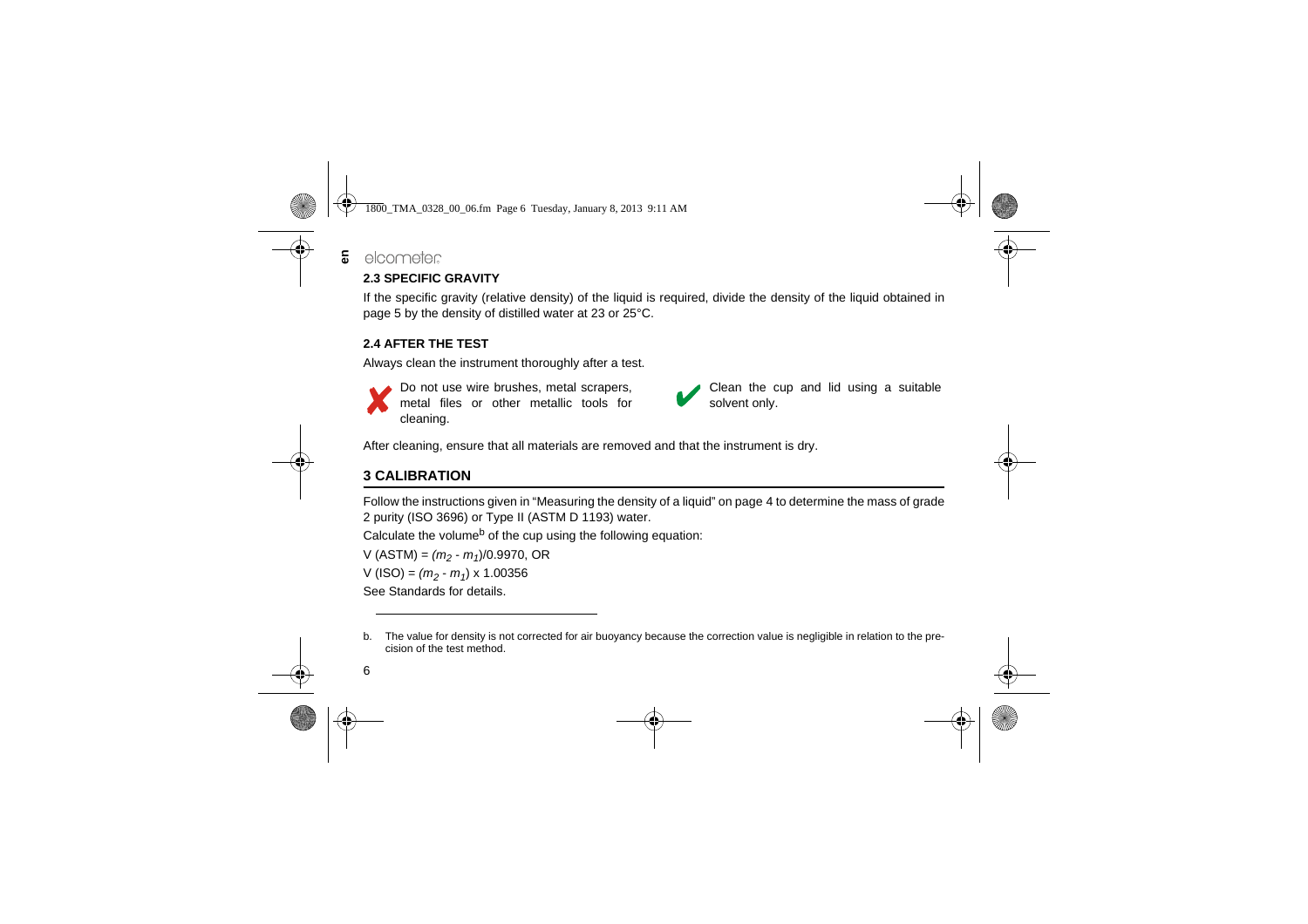# <span id="page-8-0"></span>**4 MAINTENANCE**

The Elcometer 1800 Specific Gravity Cup is designed to give many years reliable service under normal operating and storage conditions.

Regular calibration checks over the life of the instrument are a requirement of quality management procedures e.g. ISO 9000 and other standards.

To check for accuracy, use the instructions given in sections [2](#page-5-0) and [3](#page-7-0) to measure the density of distilled water at 23°C (or 25°C). If the cup is accurate, the measured density should be equal to density of water which at  $23^{\circ}$ C = 0.9975 g/ml and at  $25^{\circ}$ C = 0.9970 g/ml.

## <span id="page-8-1"></span>**5 TECHNICAL SPECIFICATION**

| Material:              | <b>Stainless Steel</b>                     |
|------------------------|--------------------------------------------|
| Operating temperature: | $ASTM = 25^{\circ}C$ : $ISO = 23^{\circ}C$ |
| Accuracy:              | $± 0.005$ ml                               |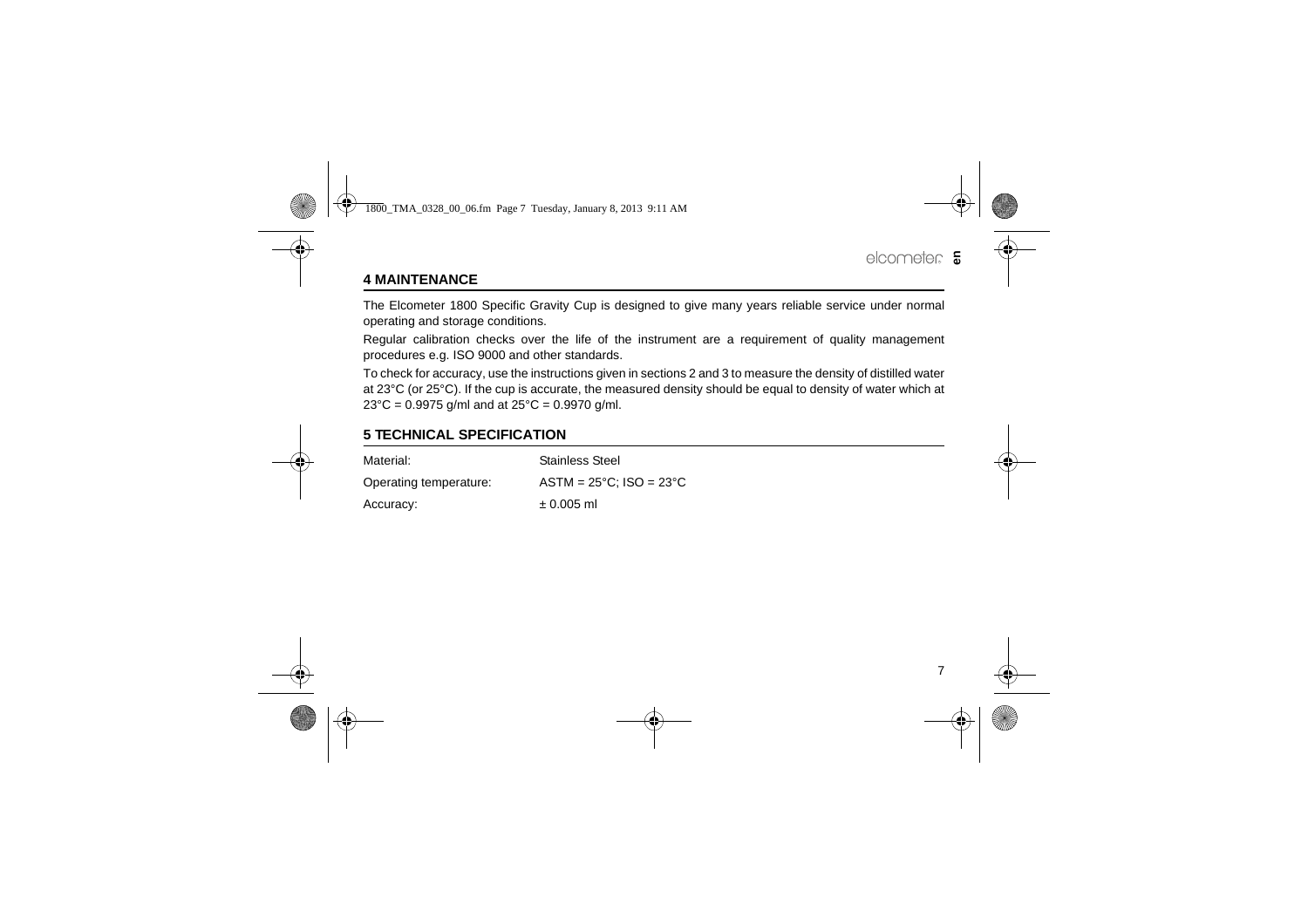# **5** elcometer

## <span id="page-9-0"></span>**6 ELCOMETER 1800 RANGE**

| <b>Model</b>     | <b>Type/Material</b>         | Capacity          | Unit   | <b>Part Number</b> |
|------------------|------------------------------|-------------------|--------|--------------------|
| Elcometer 1800/1 | Stainless steel              | 50 ml             | Metric | K0001800M001       |
| Elcometer 1800/2 | Stainless steel <sup>a</sup> | 50 ml             | Metric | K0001800M002       |
| Elcometer 1800/5 | Stainless steel              | $100 \mathrm{m}$  | Metric | K0001800M005       |
| Elcometer 1800/6 | Stainless steel <sup>a</sup> | $100 \mathrm{ml}$ | Metric | K0001800M006       |

a. Includes Test Certificate